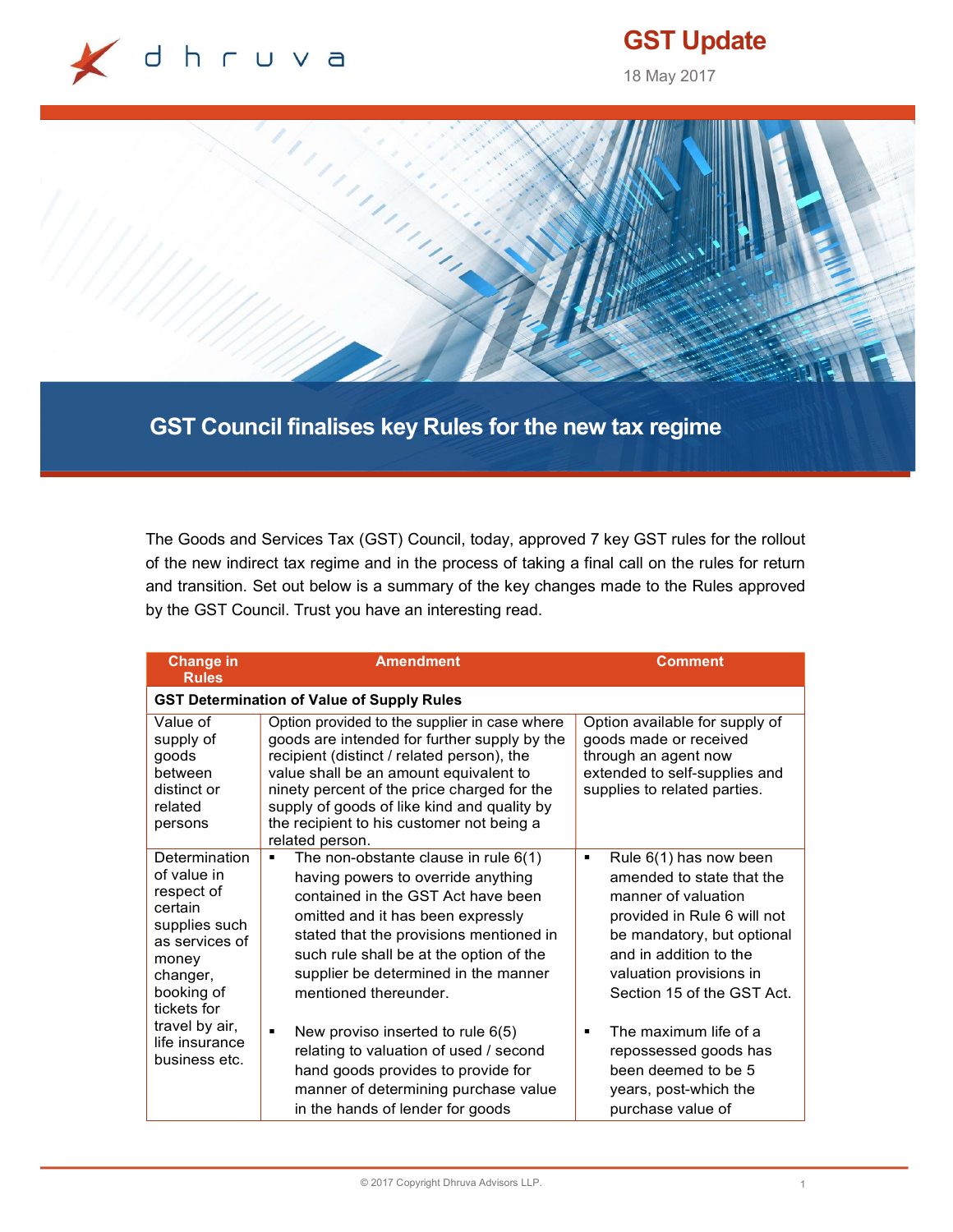|                                                                                                   | repossessed from a defaulting<br>borrower, who is not registered. The<br>purchase value shall be the purchase<br>price of such goods by the defaulting<br>borrower reduced by 5.00% for every<br>quarter or part thereof, between the<br>date of purchase and the date of<br>disposal by the person making such<br>repossession.                                                                                                                                                                                                                                    | repossessed goods will be<br>treated as nil and the<br>lender will be required to<br>pay GST on the selling<br>price.                                                                                                                                                 |
|---------------------------------------------------------------------------------------------------|---------------------------------------------------------------------------------------------------------------------------------------------------------------------------------------------------------------------------------------------------------------------------------------------------------------------------------------------------------------------------------------------------------------------------------------------------------------------------------------------------------------------------------------------------------------------|-----------------------------------------------------------------------------------------------------------------------------------------------------------------------------------------------------------------------------------------------------------------------|
| Value of<br>supply of<br>services in<br>case of pure<br>agent                                     | The existing conditions relating to expenses<br>incurred by a pure agent for exclusion from<br>value of taxable services have been<br>curtailed to 3 conditions, viz.<br>the supplier acts as a pure agent of the<br>(i)<br>recipient when he makes payment to<br>third party on authorization by such<br>recipient;<br>(ii) the payment made by pure agent has<br>been separately indicated on the<br>invoice issued by the pure agent; and<br>(iii) the supplies procured by the pure agent<br>are in addition to the services he<br>supplies on his own account. | The conditions relating to pure<br>agent have been simplified and<br>the ambiguities relating to<br>satisfaction of all the existing<br>conditions have been<br>eliminated.                                                                                           |
| Value of<br>supply<br>inclusive of<br><b>GST</b>                                                  | New rule has been inserted to determine<br>the tax amount, where the value of supply<br>is inclusive of taxes, as under the current<br>indirect tax laws. The tax amount shall be:<br>= (Value inclusive of taxes X GST Rate %) /<br>$(100 + Sum of Tax Rate in %)$                                                                                                                                                                                                                                                                                                 | This enabling provision will be<br>relevant with respect to<br>determining tax payable in<br>case of receipt of advances.                                                                                                                                             |
|                                                                                                   | <b>GST Input Tax Credit Rules &amp; Registration Rules</b>                                                                                                                                                                                                                                                                                                                                                                                                                                                                                                          |                                                                                                                                                                                                                                                                       |
| Documentary<br>requirements<br>and<br>conditions for<br>claiming input<br>tax credit              | Document for availing credit earlier included<br>bill of entry. The same has been widened to<br>include any other document as prescribed<br>under Customs Act, 1962 or rules made<br>thereunder for assessment of IGST on<br>imports                                                                                                                                                                                                                                                                                                                                |                                                                                                                                                                                                                                                                       |
| Reversal of<br>input tax<br>credit in case<br>of non-<br>payment of<br>consideration              | The reversal of credit shall apply only to<br>the proportion of value of supply whose<br>payment has not been made to the<br>vendor<br>The condition of reversal of credit in case<br>$\bullet$<br>of non-payment to vendor within 180<br>days shall not apply to supplies made<br>without consideration in Schedule 1<br>The time limit for availing credit shall not<br>be applicable in cases of re-availment of<br>credit                                                                                                                                       | clarifies<br>This<br>scenarios<br>$\bullet$<br>where part payment made<br>is made to the Vendors for<br>the supply. In such cases,<br>full credit shall not be<br>reversed. Credit only to the<br>extent of such<br>unpaid<br>needs<br>amount<br>to<br>be<br>reversed |
| Procedure for<br>distribution of<br>input tax<br>credit by Input<br>Service<br><b>Distributor</b> | ISD shall be required to distribute<br>$\bullet$<br>ineligible and eligible credit. Ineligible<br>credit shall include negative list of credits<br>and words 'ineligible otherwise' has been<br>inserted in the rule. The same shall<br>include credit pertaining to non-business                                                                                                                                                                                                                                                                                   | Any person also holding a<br>registration as ISD shall<br>provide ISD registration<br>number to their vendors while<br>procuring services. The HO<br>shall then distribute direct<br>credits to the respective                                                        |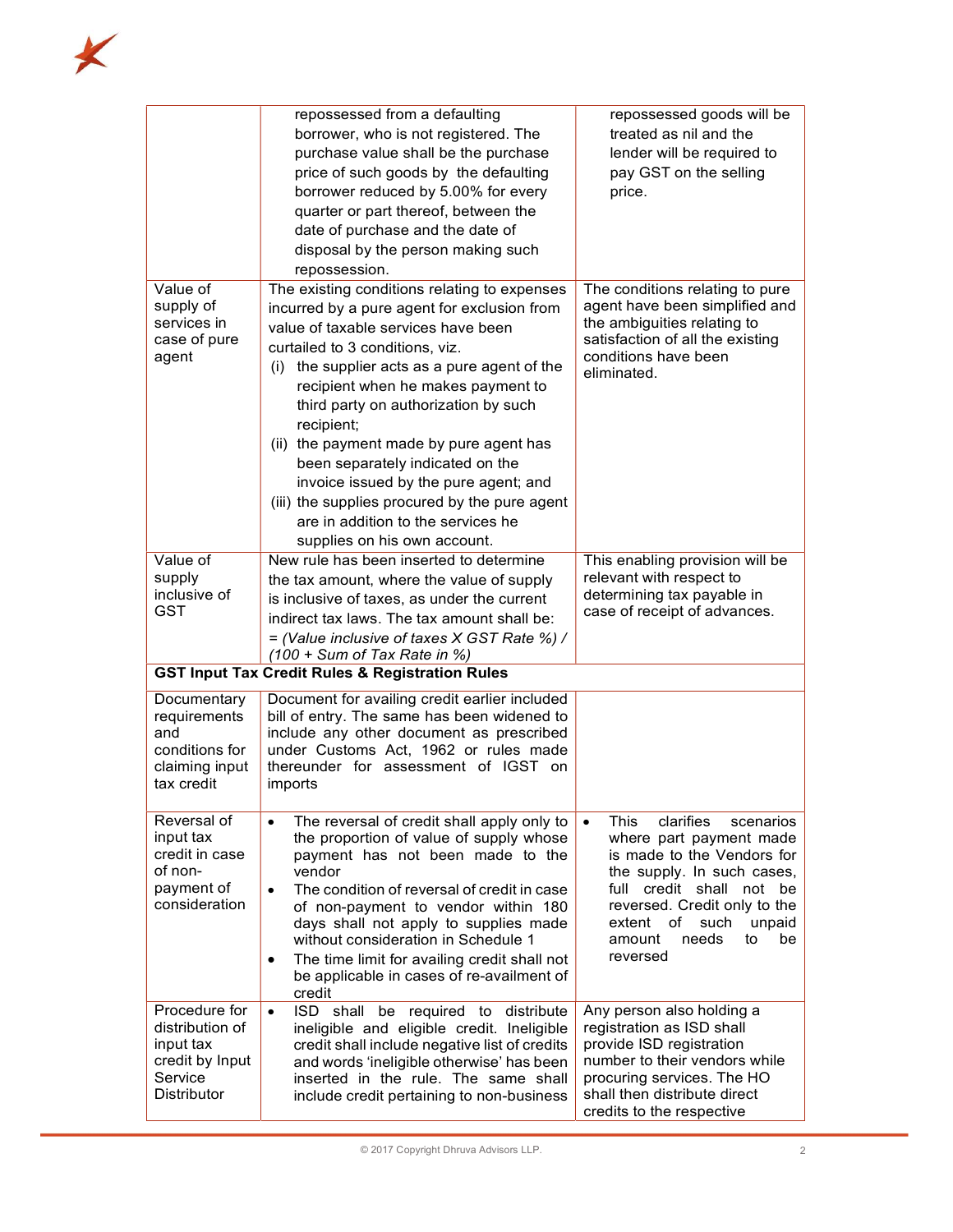

|                                                                                        | use, reversal pertaining to exempt<br>supplies, etc.<br>Further, it is provided that ISD will be<br>$\bullet$<br>required to take a separate registration<br>under GST                                                                                                                                                                                                                                                                                                                                                                                                                        | location and other credits basis<br>the prescribed method                                              |  |  |  |
|----------------------------------------------------------------------------------------|-----------------------------------------------------------------------------------------------------------------------------------------------------------------------------------------------------------------------------------------------------------------------------------------------------------------------------------------------------------------------------------------------------------------------------------------------------------------------------------------------------------------------------------------------------------------------------------------------|--------------------------------------------------------------------------------------------------------|--|--|--|
| Manner of<br>claiming<br>credit in<br>special<br>circumstances                         | Supply of used capital goods or plant and<br>machinery on which credit has been availed,<br>person shall pay an amount equal to such<br>credit taken reduced at the rate of five<br>percentage points for every quarter or part<br>thereof from the date of issue of invoice for<br>such goods                                                                                                                                                                                                                                                                                                |                                                                                                        |  |  |  |
|                                                                                        | <b>GST Tax Invoice, Credit and Debit Notes Rules</b>                                                                                                                                                                                                                                                                                                                                                                                                                                                                                                                                          |                                                                                                        |  |  |  |
| Serial<br>numbering<br>Tax invoice in<br>case of RCM<br>from<br>unregistered<br>person | The consecutive serial number of invoice<br>shall not exceed sixteen characters<br>Person procuring services under reverse<br>charge mechanism or from unregistered<br>person shall be required to provide his<br>signature or the digital signature either of<br>himself or his authorized representative                                                                                                                                                                                                                                                                                    |                                                                                                        |  |  |  |
| Receipt<br>Voucher                                                                     | It has been provided that, at the time of<br>receipt of advance if:<br>rate of tax is not determinable - Tax<br>shall be paid at 18%<br>nature of supply is not determinable -<br>$\bullet$<br>treat it as inter-state supply                                                                                                                                                                                                                                                                                                                                                                 | This will be applicable where<br>advance amount received is<br>not linked against a specific<br>supply |  |  |  |
| Refund<br>Voucher /<br>Payment<br>Voucher                                              | New rules inserted for particulars to be<br>mentioned on refund voucher and payment<br>voucher has been inserted                                                                                                                                                                                                                                                                                                                                                                                                                                                                              |                                                                                                        |  |  |  |
| <b>GST Payment and Refund Rules</b>                                                    |                                                                                                                                                                                                                                                                                                                                                                                                                                                                                                                                                                                               |                                                                                                        |  |  |  |
| Payment of<br>tax                                                                      | A registered person shall, upon noticing any<br>discrepancy in his electronic cash ledger /<br>electronic liability ledger, communicate the<br>same to the officer exercising jurisdiction in<br>the matter, through the Common Portal in<br>FORM GST PMT-04                                                                                                                                                                                                                                                                                                                                  |                                                                                                        |  |  |  |
| Documentary<br>evidence for<br>claiming<br>refund                                      | New documents prescribed for claiming<br>refunds:<br>For refunds arising on account of<br>supplies to SEZ unit or SEZ developer,<br>a declaration stating that input tax credit<br>of the tax paid by the supplier on<br>account of the supply of goods or<br>services made to such SEZ unit or<br>Developer has not been availed by the<br>SEZ unit or Developer<br>For refunds arising on account of<br>٠<br>incorrect classification of nature of<br>transaction, a statement showing details<br>of such transactions considered as<br>intra-State supply instead of inter-State<br>supply |                                                                                                        |  |  |  |
| Refund on<br>account of<br>inverted duty<br>structure                                  | The maximum amount of refund on account<br>of inverted duty structure has been<br>prescribed as:<br>= {Turnover of inverted rated supply of<br>goods x Net ITC % Adjusted Total Turnover}                                                                                                                                                                                                                                                                                                                                                                                                     |                                                                                                        |  |  |  |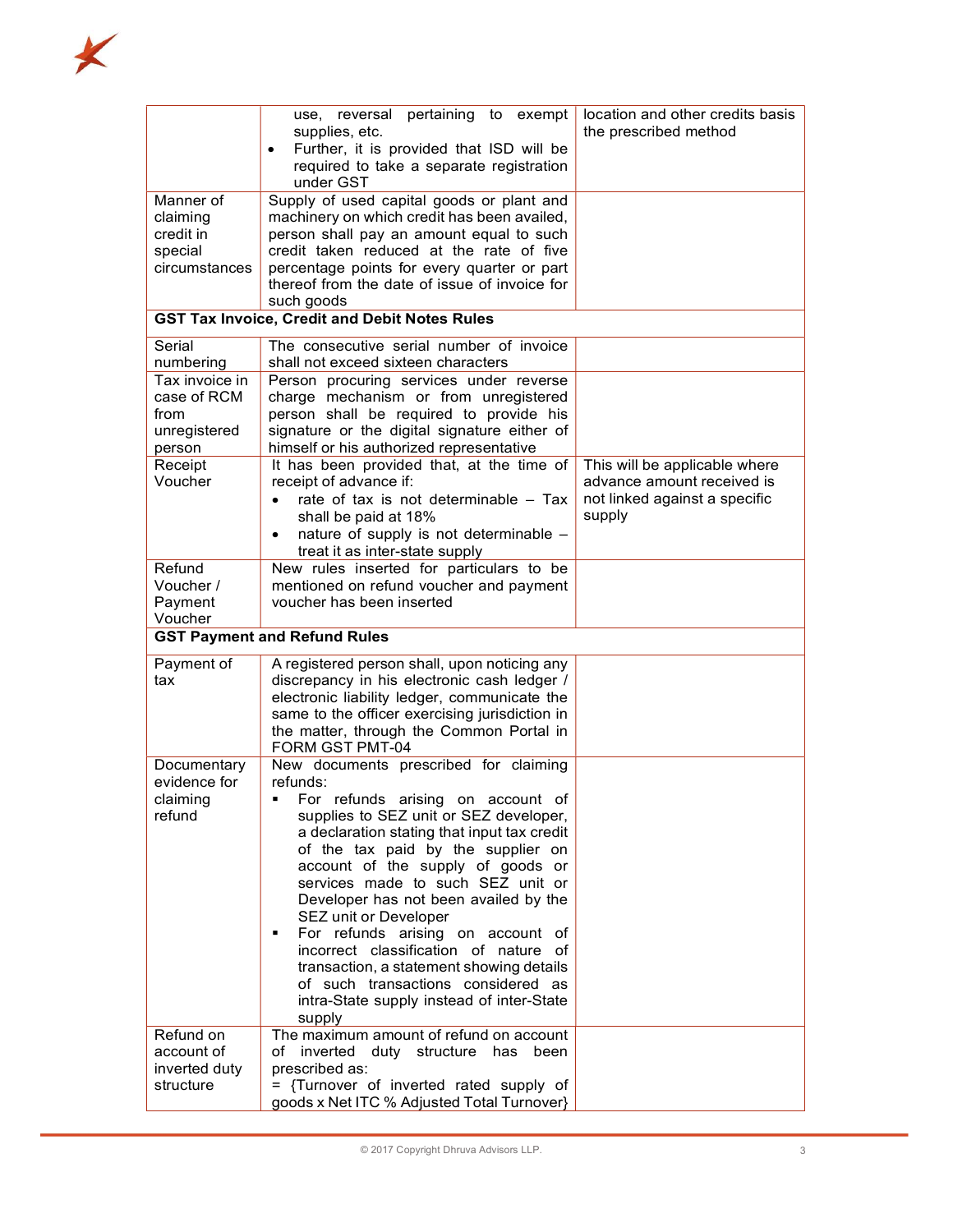

|                                    | minus Tax payable on such inverted rated<br>supply of goods                                                                                                                                                                                                                  |  |
|------------------------------------|------------------------------------------------------------------------------------------------------------------------------------------------------------------------------------------------------------------------------------------------------------------------------|--|
| Grant of<br>provisional<br>refunds | The conditions for grant of provisional<br>refunds have been relaxed. Now, persons<br>with lower GST compliance ratings or<br>having pending proceedings of appeal,<br>review or revision which form the basis of<br>refund, will also be eligible for provisional<br>refund |  |